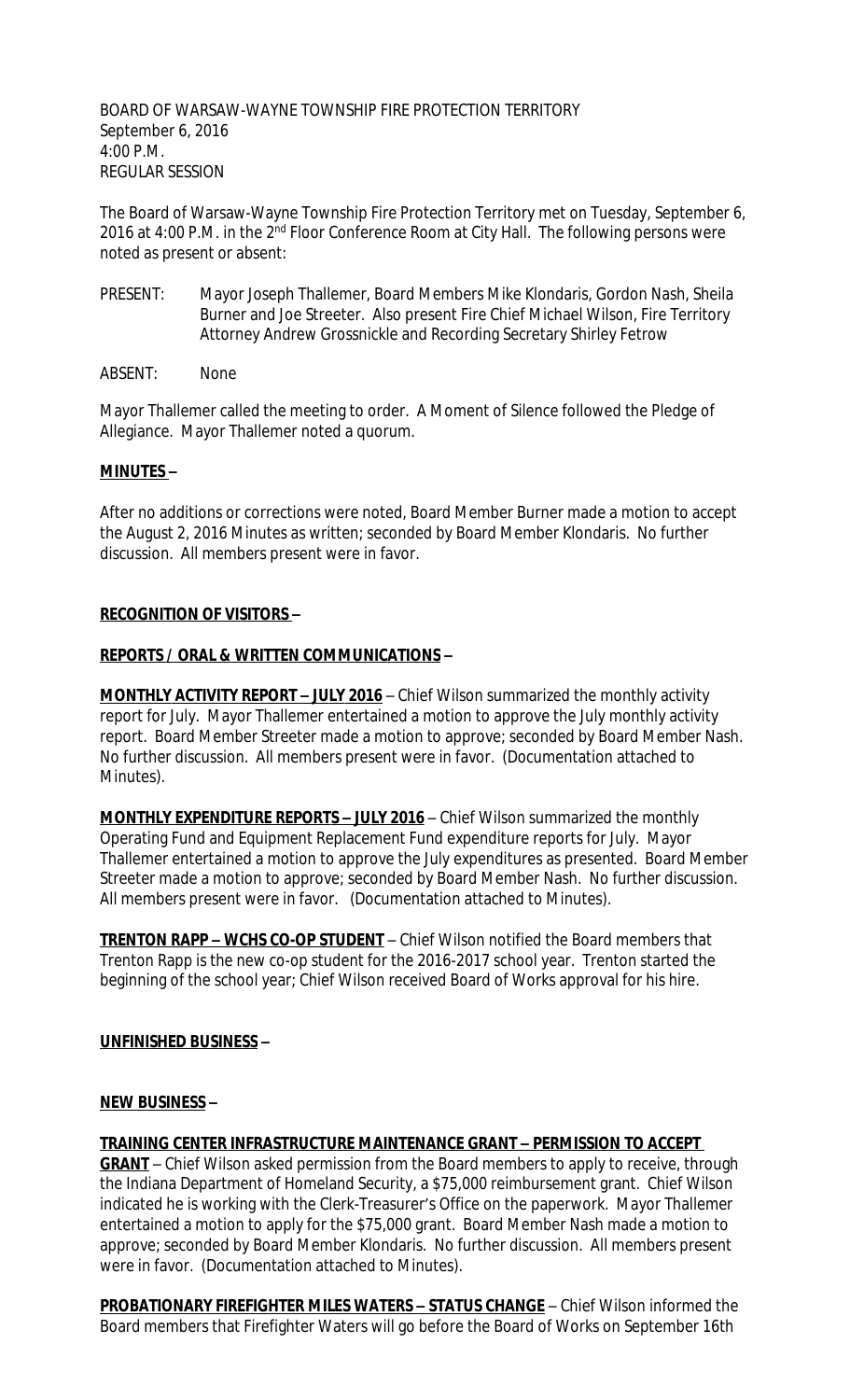to be sworn in from Probationary Firefighter to Firefighter. Chief Wilson invited all Board members to attend. (Documentation attached to Minutes).

## **BOOK OF STANDARDS, POLICIES AND BEST PRACTICES – REVIEW AND REQUEST TO APPROVE**

– Chief Wilson stated the department's book of standards and policies has not been updated for several years, and this book will provide up-to-date department standards, policies and best practices. Chief Wilson noted he had distributed the books to the Board members prior to the meeting for review. After a few corrections, the book has been approved by the Battalion Chiefs and Human Resources. Chief Wilson asked the Board members for questions and/or approval of the book for presentation to the Board of Works for final approval and adoption; he explained the difference between standards, policies and best practices. Board Member Burner made a motion to approve; seconded by Board Member Streeter. Mayor Thallemer questioned whether the dive team activation was collaborated with the police department. Chief Wilson confirmed that Chief Whitaker has reviewed, advised and approved the dive team best practices. No further discussion. All members present were in favor. (Documentation attached to Minutes).

# **STATION 3 – ESTIMATE OF CONSTRUCTION AND APPROVAL OF STANDARD FORM OF**

**AGREEMENT BETWEEN OWNER AND ARCHITECT** – Chief Wilson forwarded the proposal from Martin Riley; in his cover letter he indicated the first phase in 2016 was \$4.4 million. Changes have been made to the structure and Martin Riley has reduced their GAI and study permits adon from 15% to 8%. These changes have reduced the cost to \$3.6 million. Chief Wilson presented to the Board members the "Standard Form of Agreement Between Owner and Architect" prepared by Martin Riley, and asked for approval of the Agreement in order to complete the design work, building plans and budgeting assistance. Aimee Shimasaki from Martin Riley was present at the meeting and presented a 3-D form of Station 3. A discussion took place regarding the soft costs and professional services fees presented in January 2016 vs. the current fees as presented. Aimee explained in January 2016 a percentage was used for budgeting purposes to bring it forward in the estimate since it was early in the design. The soft costs and professional services fees were lumped together. The current fees as presented broke out the soft costs and professional services fees for contract purposes. Mayor Thallemer confirmed with Aimee the contracted amount will not exceed \$290,000 and asked her to clarify the original estimate's professional fees prior to the next Board of Works meeting. Fire Territory Attorney Grossnickle noted that on the Billing Rate Schedule, Exhibit C, the consultant and reimbursable expenses rate was not changed from 15% to 8% as agreed upon and as indicated throughout the Agreement elsewhere. Mayor Thallemer entertained a motion to approve as presented. Board Member Burner made a motion to approve the Agreement; seconded by Board Member Nash. No further discussion or questions. All members present were in favor. (Documentation attached to Minutes).

## **TRAVEL REQUESTS –**

- 1. AHJ & Facility Managers Seminar
- 2. IABO Member Benefit Days and Meeting
- 3. Paratech Trench University
- 4. 2016 Fire Inspectors Training Conference
- 5. Paratech University Heavy Lift & Stabilizing
- 6. State Wide Technical Rescue Training MUTC Drill

Chief Wilson gave a brief overview of the travel requests. No questions were raised. Mayor Thallemer entertained a motion to approve all travel requests. Board Member Streeter made a motion to approve, seconded by Board Member Nash. No further discussion. All members present were in favor. (Documentation attached to Minutes).